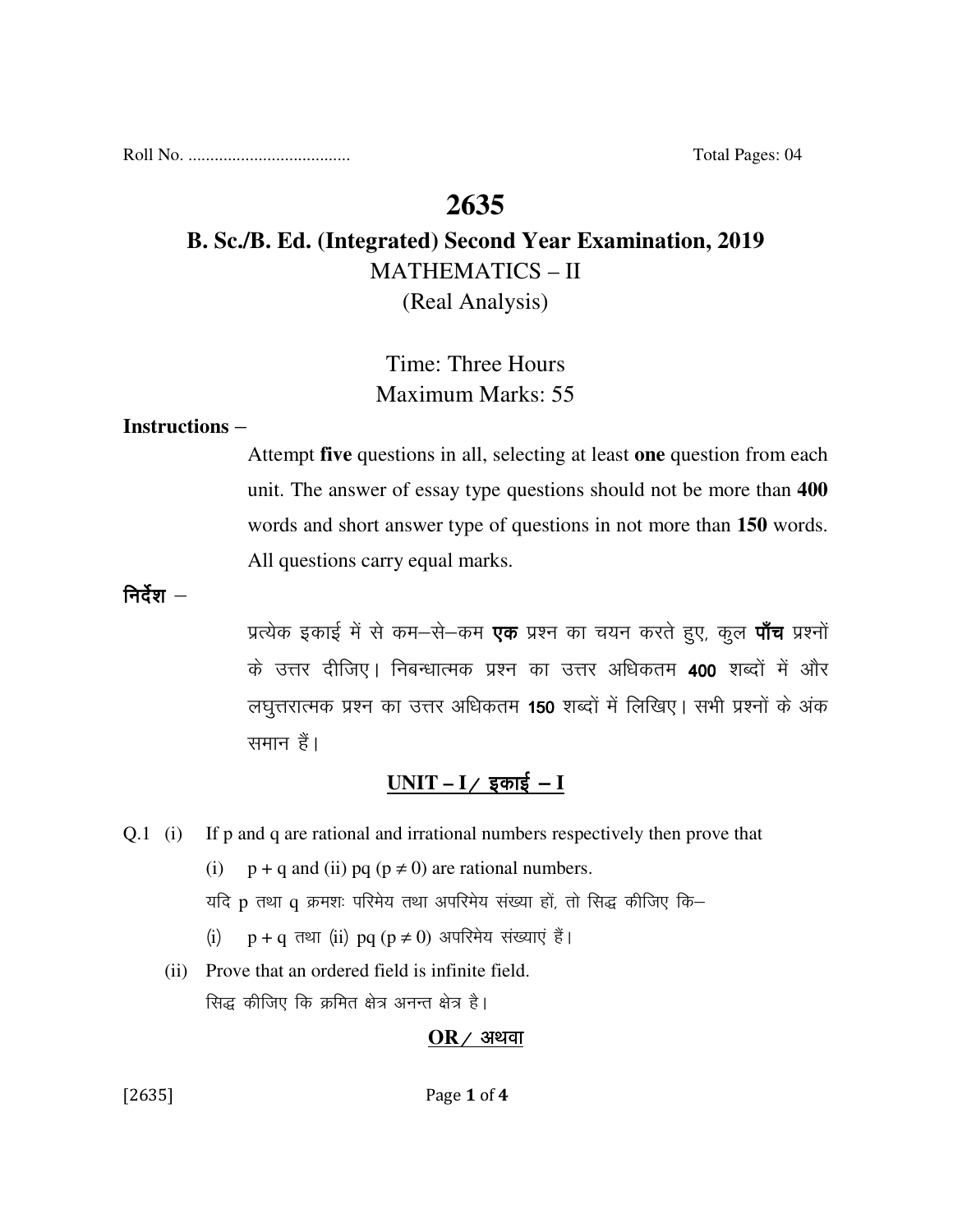Discuss the nature of discontinuity of the following function at  $x = 1$ 

$$
f(x) = \lim_{n \to \infty} \frac{\log(2+x) - x^{2n} \sin x}{1 + x^{2n}}
$$

Show that f(0) and  $f(\frac{\pi}{2})$  $\frac{\pi}{2}$ ) differ in sign

निम्न फलन का  $x = 1$  पर असंतता का विवेचन कीजिए

$$
f(x) = \lim_{n \to \infty} \frac{\log(2+x) - x^{2n} \sin x}{1 + x^{2n}}
$$

प्रदर्शित कीजिए कि  $\mathrm{f}(0)$  एवं  $\mathrm{f}\left(\frac{\pi}{2}\right)$  $\frac{\pi}{2}$ ) के चिन्ह भिन्न भिन्न है।

## <u>UNIT – II / इकाई – II</u>

Q.2 (i) Test the continuity and differentiability of the following function in (1, 4) निम्न फलन की अन्तराल (1, 4) पर सांतत्यता एवं अवकलनीयता की जाँच कीजिए।

$$
f(x) = |x - 2| + 2|x - 3|
$$

(ii) Test the differentiability of the following functions at  $x = 0$ बिन्दु  $x = 0$  पर निम्न फलन के लिए अवकलनीयता की जाँच कीजिए।

$$
f(x) = \begin{cases} e^{-\frac{1}{x^2}} \sin\left(\frac{1}{x}\right) \\ 0 \end{cases}
$$

#### $OR$  / अथवा

Show that the function -

$$
f(x) = \begin{cases} x \left(1 + \frac{1}{3}\sin \log x^2\right), & x \neq 0 \\ 0, & x = 0 \end{cases}
$$
 is continuous everywhere but differential coefficient

does not exist at  $x = 0$ 

प्रदर्शित कीजिए कि फलन $-$ 

$$
f(x) = \begin{cases} x \left(1 + \frac{1}{3}\sin \log x^2\right), & x \neq 0, \\ 0 & x = 0 \end{cases}
$$

नहीं है।

[2635] **Page 2 of 4**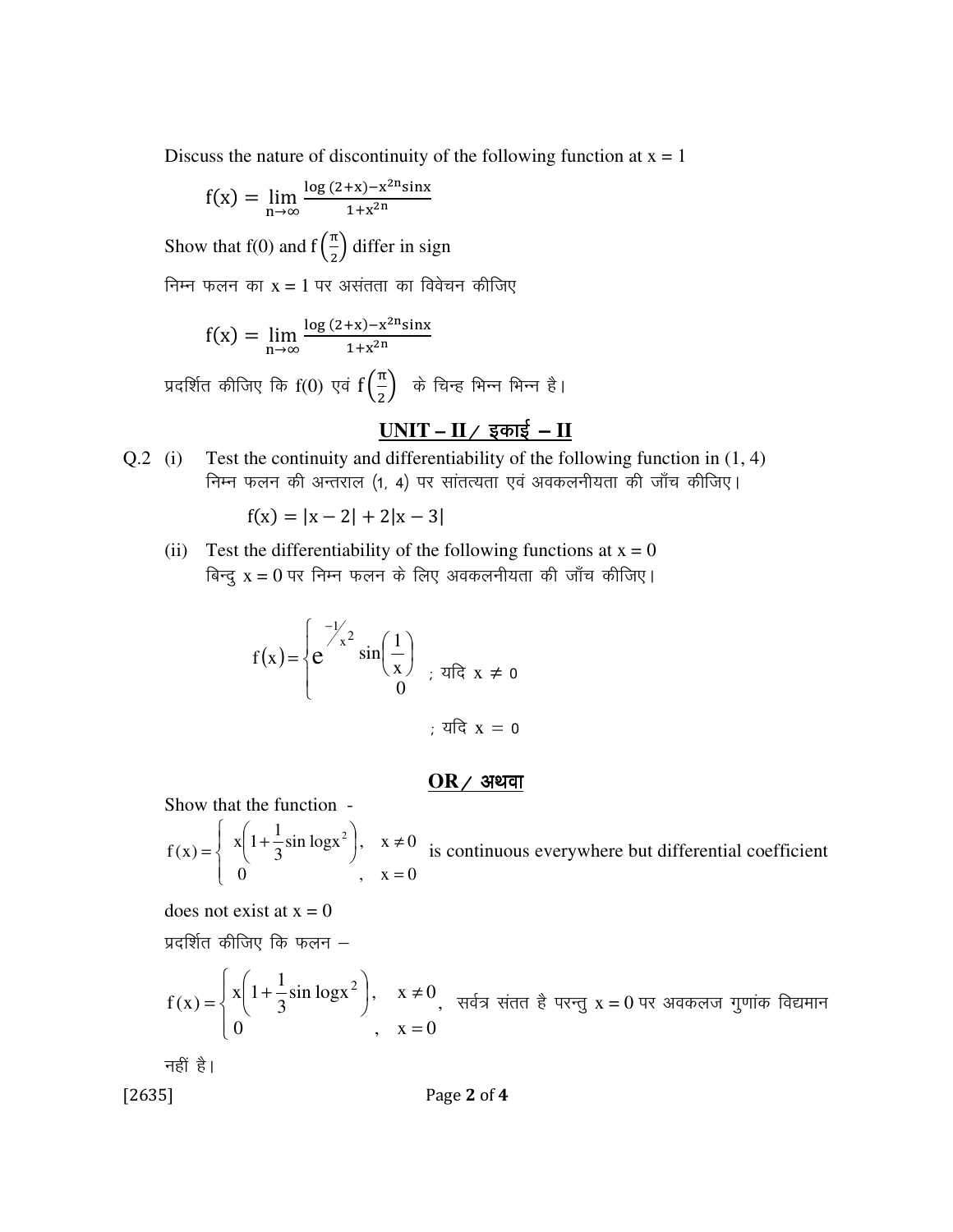Q.3 (i) Let f is a function defined on the interval [0, 1]

 $f(x) =$ ₹  $\left\lceil \right\rceil$ 0 if x isrational

 $\overline{\mathcal{L}}$ 1 if x isirrational

then show that f is not R-integrable on interval $[0, 1]$ यदि फलन f अन्तराल [0, 1] पर निम्न प्रकार से परिभाषित है

$$
f(x) = \begin{cases} 0 & \text{if } x \text{ if } x \text{ if } x \text{ if } x \text{ if } x \text{ if } x \text{ if } x \text{ if } x \text{ if } x \text{ if } x \text{ if } x \text{ if } x \text{ if } x \text{ if } x \text{ if } x \text{ if } x \text{ if } x \text{ if } x \text{ if } x \text{ if } x \text{ if } x \text{ if } x \text{ if } x \text{ if } x \text{ if } x \text{ if } x \text{ if } x \text{ if } x \text{ if } x \text{ if } x \text{ if } x \text{ if } x \text{ if } x \text{ if } x \text{ if } x \text{ if } x \text{ if } x \text{ if } x \text{ if } x \text{ if } x \text{ if } x \text{ if } x \text{ if } x \text{ if } x \text{ if } x \text{ if } x \text{ if } x \text{ if } x \text{ if } x \text{ if } x \text{ if } x \text{ if } x \text{ if } x \text{ if } x \text{ if } x \text{ if } x \text{ if } x \text{ if } x \text{ if } x \text{ if } x \text{ if } x \text{ if } x \text{ if } x \text{ if } x \text{ if } x \text{ if } x \text{ if } x \text{ if } x \text{ if } x \text{ if } x \text{ if } x \text{ if } x \text{ if } x \text{ if } x \text{ if } x \text{ if } x \text{ if } x \text{ if } x \text{ if } x \text{ if } x \text{ if } x \text{ if } x \text{ if } x \text{ if } x \text{ if } x \text{ if } x \text{ if } x \text{ if } x \text{ if } x \text{ if } x \text{ if } x \text{ if } x \text{ if } x \text{ if } x \text{ if } x \text{ if } x \text{ if } x \text{ if } x \text{ if } x \text{ if } x \text{ if } x \text{ if } x \text{ if } x \text{ if } x \text{ if } x \text{ if } x \text{ if } x \text{ if } x \text{ if } x \text{ if } x \text{ if } x \text{ if } x \text{ if } x \text{ if } x \text{ if } x \text{ if } x \text{ if } x \text{ if } x \text{ if } x \text{ if } x \text{ if } x \text{ if } x \text{ if } x \text{ if } x \text
$$

तो सिद्ध कीजिए कि f, संवृत अन्तराल [0, 1] पर रीमान समाकलनीय नहीं है।

(ii) If  $f(x) = x \in [0, 1]$ , then show that f is R-integrable on interval [0, 1] and that

$$
\int_0^1 x dx = \frac{1}{2}
$$
  
यदि  $f(x) = x \in [0, 1]$ ,  $\overline{d}$  सिद्ध कीजिए कि f अन्तराल [0, 1] पर R-समाकलनीय है तथा,  

$$
\int_0^1 x dx = \frac{1}{2}
$$

### $OR$  / अथवा

when x is irrational number when x is rational number  $\overline{\mathcal{L}}$  $\vert$ ₹  $\left\lceil \right\rceil$ + + =  $x^2 + x^3$ ,  $x + x^2$ ,  $f(x)$  $2 + \sqrt{3}$ 2

Find the upper and lower R-Integrals of a function f in [0, 2]

$$
f(x) = \begin{cases} x + x^2, & \text{if } x \in \mathbb{R} \text{ and } x \text{ is a } x \text{ is a } x \text{ is a } x \text{ is a } x \text{ is a } x \text{ is a } x \text{ is a } x \text{ is a } x \text{ is a } x \text{ is a } x \text{ is a } x \text{ is a } x \text{ is a } x \text{ is a } x \text{ is a } x \text{ is a } x \text{ is a } x \text{ is a } x \text{ is a } x \text{ is a } x \text{ is a } x \text{ is a } x \text{ is a } x \text{ is a } x \text{ is a } x \text{ is a } x \text{ is a } x \text{ is a } x \text{ is a } x \text{ is a } x \text{ is a } x \text{ is a } x \text{ is a } x \text{ is a } x \text{ is a } x \text{ is a } x \text{ is a } x \text{ is a } x \text{ is a } x \text{ is a } x \text{ is a } x \text{ is a } x \text{ is a } x \text{ is a } x \text{ is a } x \text{ is a } x \text{ is a } x \text{ is a } x \text{ is a } x \text{ is a } x \text{ is a } x \text{ is a } x \text{ is a } x \text{ is a } x \text{ is a } x \text{ is a } x \text{ is a } x \text{ is a } x \text{ is a } x \text{ is a } x \text{ is a } x \text{ is a } x \text{ is a } x \text{ is a } x \text{ is a } x \text{ is a } x \text{ is a } x \text{ is a } x \text{ is a } x \text{ is a } x \text{ is a } x \text{ is a } x \text{ is a } x \text{ is a } x \text{ is a } x \text{ is a } x \text{ is a } x \text{ is a } x \text{ is a } x \text{ is a } x \text{ is a } x \text{ is a } x \text{ is a } x \text{ is a } x \text{ is a } x \text{ is a } x \text{ is a } x \text{ is a } x \text{ is a } x \text{ is a } x \text{ is a } x \text{ is a } x \text{ is a } x \text{ is a } x \text{ is a } x \text{ is a } x \text{ is a } x \text{ is a } x \text{ is a } x \text{ is a } x \text{ is a } x \text{ is a } x \text{ is a } x \text
$$

अन्तराल [0, 2] में फलन f के निम्न और ऊपरी R-समाकलन ज्ञात कीजिए।

### <u> UNIT – IV / इकाई – IV</u>

Q.4 (i) A sequence  $\{x_n\}$  is defined by  $x_n = \frac{n^2 + 1}{2n^2 + 1}$  $\frac{n^2+1}{2n^2+5}$ , then find m such that  $\lim x_n = \frac{1}{2}$  $\overline{\mathbf{c}}$ एक अनुक्रम  $\{x_n\}$ , जहाँ  $x_n = \frac{n^2+1}{2n^2+1}$  $\frac{n^2+1}{2n^2+5}$  से परिभाषित हो, m प्राप्त कीजिए ताकि  $\lim x_n = \frac{1}{2}$  $\overline{\mathbf{c}}$ 

(ii) Prove that the sequence  $\{x_n\}$  where

$$
x_n = \frac{2n-7}{3n+2} \forall n \in N
$$

[2635] Page 3 of 4